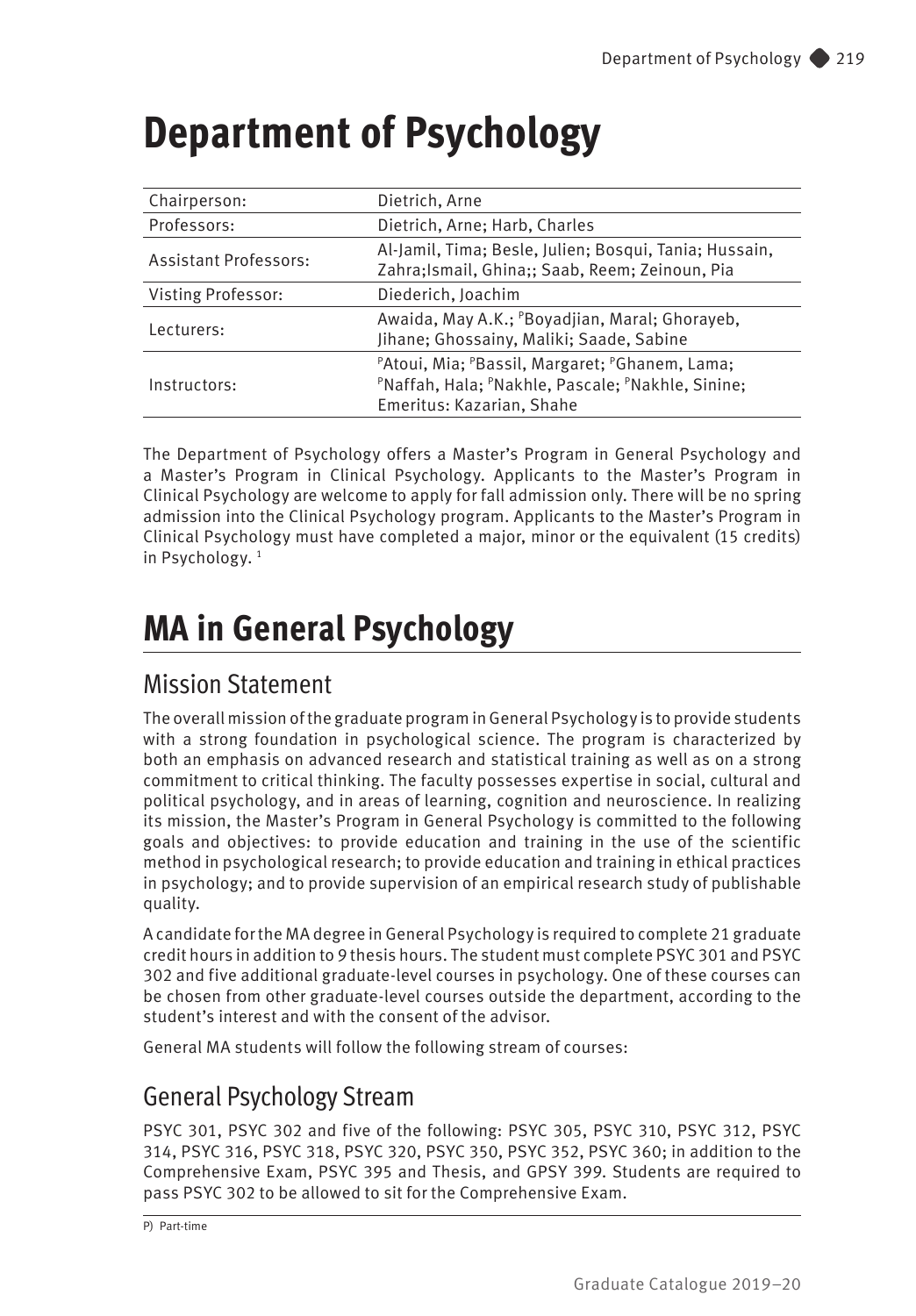# **MA in Clinical Psychology**

## Mission Statement

The mission of the Master's Program in Clinical Psychology is to educate and train graduate students in the science and practice of clinical psychology. Following the scientist-practitioner model, students will be prepared for doctoral study in clinical psychology or competent, ethical and socially responsible professional practice. In realizing its mission, the Master's Program in Clinical Psychology is committed to the following goals and objectives: to provide education and training in the scientific and professional foundations of the field of clinical psychology; to provide education and training in consideration of cultural diversity in the science and practice of clinical psychology; and to provide education and training in the ethics of research and professional practice.

A candidate for the MA degree in Clinical Psychology is required to complete 31 graduate credit hours in coursework, in addition to 6 credit hours of Clinical Practicum and 6 credit hours of Thesis, for a total of 43 credits.

Clinical MA students will follow the following stream of courses:

## Clinical Psychology Stream

PSYC 301, PSYC 302, PSYC 305, PSYC 350, PSYC 352, PSYC 354, PSYC 356, PSYC 358, PSYC 360, PSYC 362, PSYC 364, PSYC 366; in addition to the Comprehensive Exam, PSYC 395 and Thesis, and CPSY 399. Students are required to pass PSYC 302 to be allowed to sit for the Comprehensive Exam.

# **Course Descriptions**

### **PSYC 301 Research Design in Psychology 3.0; 3 cr.**

This course is the first part of the core research requirements for graduate students in psychology. It provides students with a solid foundation in the basic quantitative research methods and designs, addresses ethical issues in psychological research, and introduces students to statistical analyses that will be needed for PSYC 302 and the master's thesis. *Annually.*

### **PSYC 302 Statistical Analyses in Psychology 3.0; 3 cr.**

An advanced course in statistical analyses for the social sciences. The course explores bivariate, multivariate and structural statistical analysis using SPSS; the course combines both lecture- and lab-based sessions. *Prerequisite: PSYC 301. Annually.*

**PSYC 305 Ethics and Community-Based Learning in Psychology 3.0; 3 cr.**  An in-depth-exploration of the ethical and professional issues in scientific and applied psychology, with a special focus on the role psychology plays in civic engagement and community-based learning. Topics include confidentiality, informed consent, competence, integrity and social responsibility. Optional opportunities to engage in community-based learning are available to students registered in this course. *Annually.*

### **PSYC 310 Advanced Social Psychology 3.0; 3 cr.**

A critical survey of social-psychological theory and research, with special emphasis on cross-cultural variations; the course covers topics in social cognition and group processes. *Alternate years.*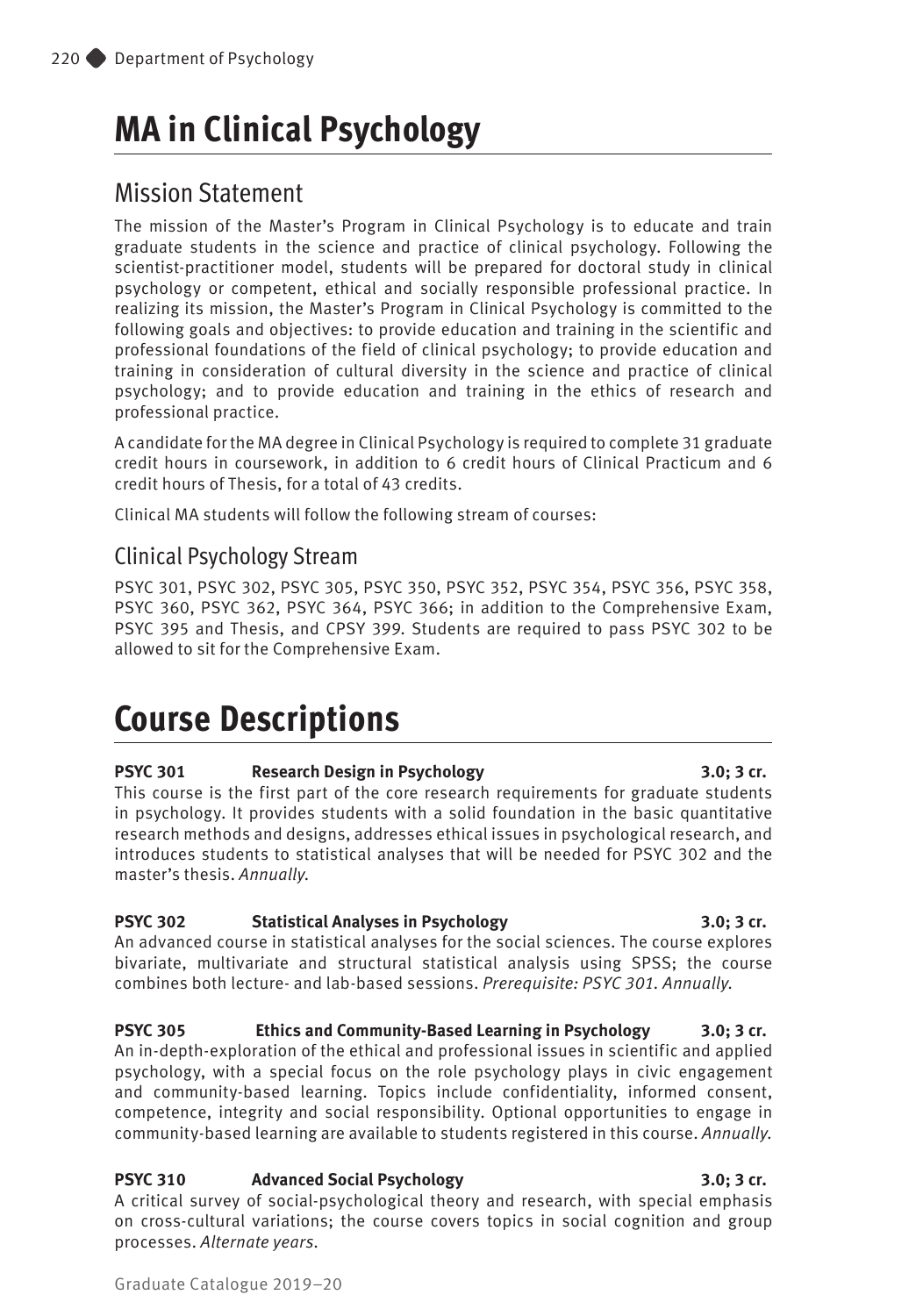### **PSYC 312 Systems Neuroscience** 3.0; 3 cr.

An advanced course on the underlying neural mechanisms of human mental processes. Using primary and secondary literature, topics are approached from a systems level and include but are not limited to: decision-making, social cognition, control of action, creativity, language, cultural evolution, attention, memory, consciousness and braincomputer interfaces. *Alternate years.*

#### **PSYC 314 Cognitive Methods 3.0; 3 cr.**

This course provides students with an in-depth review of the information processing paradigm with a particular emphasis on cognitive experimental techniques and procedures. *Alternate years.*

### **PSYC 316 Experimental Analysis of Behavior 3.0; 3 cr.**

An advanced course in the psychology of learning and behavior analysis concerned with the theories of associative learning and operant conditioning. It explores the classical and operant conditioning paradigms from an experimental perspective. *Alternate years.*

### **PSYC 318 Special Topics in Psychology 3.0; 3 cr.**

The topic varies from term to term. May be repeated for credit. *Prerequisite: Consent of instructor.*

### **PSYC 320 Graduate Tutorial in Psychology 3.0; 3 cr.**

May be repeated for credit. *Prerequisites: graduate standing and consent of instructor. Annually*.

### **PSYC 350 Advanced Psychopathology I 3.0; 3 cr.**

A critical examination of the symptomatology, etiology and treatment of adult psychological disorders including but not limited to mood and anxiety, psychotic, personality, eating and substance-related disorders. *Annually.*

### **PSYC 352 Advanced Psychopathology II 3.0; 3 cr.**

A course on the critical examination of childhood disorders including disruptive behavioral disorders, various anxiety and mood disorders and pervasive development disorders. Focus is placed on diagnosis and etiology including environmental and neurobiological influences of childhood psychopathology. *Annually.*

### **PSYC 354 Psychological Assessment and Lab 3.0; 4 cr.**

The objective of this course is to provide students with the knowledge base and skills required to conduct a psychological assessment of a variety of mental health and neurological disorders. The course covers both psychometric and behavioral approaches to psychological assessment. *Annually.* 

**PSYC 356 Introduction to Cognitive and Behavioral Interventions 3.0; 3 cr.** This course provides an introduction to the theory and practice of cognitive and behavioral psychological interventions. These approaches will be contextualized within a critical discussion of the empirically supported treatments and evidence-based practice movements. The course will survey key cognitive and behavioral approaches, including mindfulness and acceptance based "third wave" approaches. *Annually.*